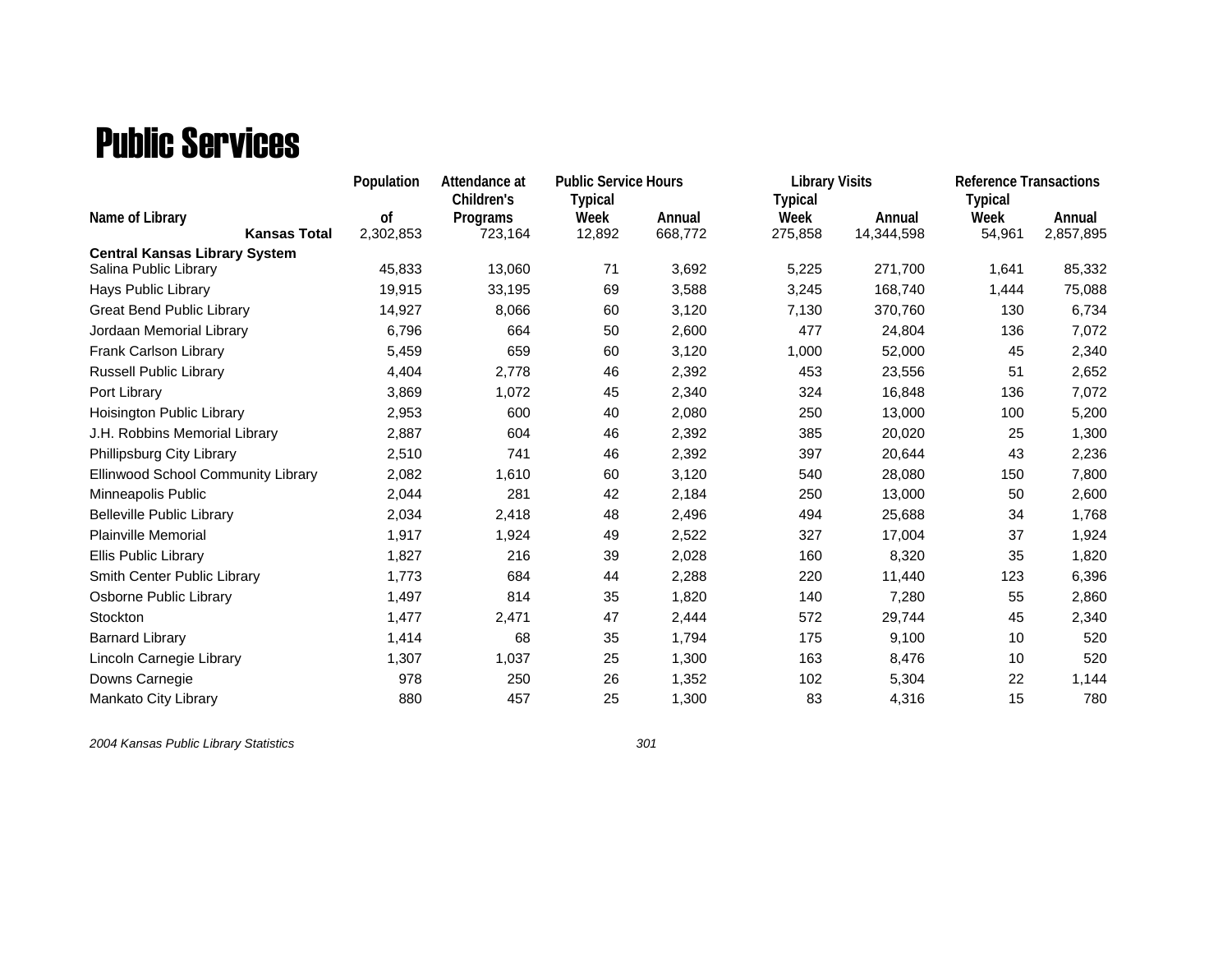|                                                              | Population | Attendance at | <b>Public Service Hours</b> |         | <b>Library Visits</b> |            | <b>Reference Transactions</b> |           |
|--------------------------------------------------------------|------------|---------------|-----------------------------|---------|-----------------------|------------|-------------------------------|-----------|
|                                                              |            | Children's    | <b>Typical</b>              |         | <b>Typical</b>        |            | <b>Typical</b>                |           |
| Name of Library                                              | οf         | Programs      | Week                        | Annual  | Week                  | Annual     | Week                          | Annual    |
| <b>Kansas Total</b>                                          | 2,302,853  | 723,164       | 12,892                      | 668,772 | 275,858               | 14,344,598 | 54,961                        | 2,857,895 |
| <b>Central Kansas Library System</b><br>Independent Township | 816        | 620           | 19                          | 0       | 145                   | 7,540      | 55                            | 2,860     |
| Lang Memorial                                                | 765        | 290           | 26                          | 1,352   | 60                    | 3,120      | 1                             | 52        |
| Randolph-Decker Pub. Lib.                                    | 721        | 77            | 16                          | 832     | 30                    | 1,560      | 12                            | 624       |
| Logan Public Library                                         | 566        | 523           | 16                          | 832     | 70                    | 3,640      | -1                            | 52        |
| Kanopolis Public Library                                     | 524        | 250           | 18                          | 936     | 36                    | 1,872      | 1                             | 52        |
| Glasco City Library                                          | 509        | 170           | 16                          | 832     | 67                    | 3,484      | 10                            | 520       |
| Cawker City Public Library                                   | 504        | 130           | 29                          | 1,508   | 40                    | 2,080      | 2                             | 104       |
| Kensington Community/School Library                          | 492        | 75            | 46                          | 2,392   | 30                    | 1,560      | 20                            | 1,040     |
| Delphos Public Library                                       | 459        | 162           | 20                          | 1,040   | 27                    | 1,404      | 3                             | 156       |
| Jewell                                                       | 447        | 677           | 23                          | 1,170   | 75                    | 3,900      | 15                            | 780       |
| Glen Elder Library                                           | 422        | 24            | 10                          | 520     | 8                     | 416        | 1                             | 52        |
| Lucas Public Library                                         | 416        | 355           | 16                          | 832     | 46                    | 2,392      | 5                             | 260       |
| <b>Gypsum Community Library</b>                              | 401        | 54            | 14                          | 728     | 48                    | 2,496      | 23                            | 1,196     |
| Scandia                                                      | 387        | 222           | 16                          | 832     | 50                    | 2,600      | 30                            | 1,560     |
| Jamestown City Library                                       | 387        | 372           | 10                          | 520     | 28                    | 1,456      | 2                             | 104       |
| <b>Otis Community Library</b>                                | 316        | 304           | 18                          | 936     | 45                    | 2,340      | 5                             | 260       |
| Sylvan Grove Public Library                                  | 310        | 615           | 15                          | 780     | 71                    | 3,692      | 4                             | 208       |
| <b>Courtland Community Library</b>                           | 302        | 500           | 10                          | 520     | 65                    | 3,380      | 16                            | 832       |
| Mccracken Public Library                                     | 293        | 50            | 19                          | 988     | 40                    | 2,080      | $\overline{7}$                | 364       |
| Lebanon Community Library                                    | 279        | 294           | 15                          | 780     | 60                    | 3,120      | 3                             | 156       |
| Palco Public Library                                         | 235        | 49            | 15                          | 780     | 50                    | 2,600      | $\overline{c}$                | 104       |
| <b>Burr Oak City Library</b>                                 | 234        | 127           | 11                          | 572     | 24                    | 1,248      | $\overline{c}$                | 104       |
| <b>Bison Community Library</b>                               | 221        | 344           | 15                          | 780     | 38                    | 1,976      | 3                             | 156       |
| Kirwin City Library                                          | 218        | 83            | 27                          | 1,404   | 35                    | 1,820      | 11                            | 572       |
| Luray City Library                                           | 188        | 36            | 1                           | 52      | 20                    | 1,040      | $\overline{2}$                | 104       |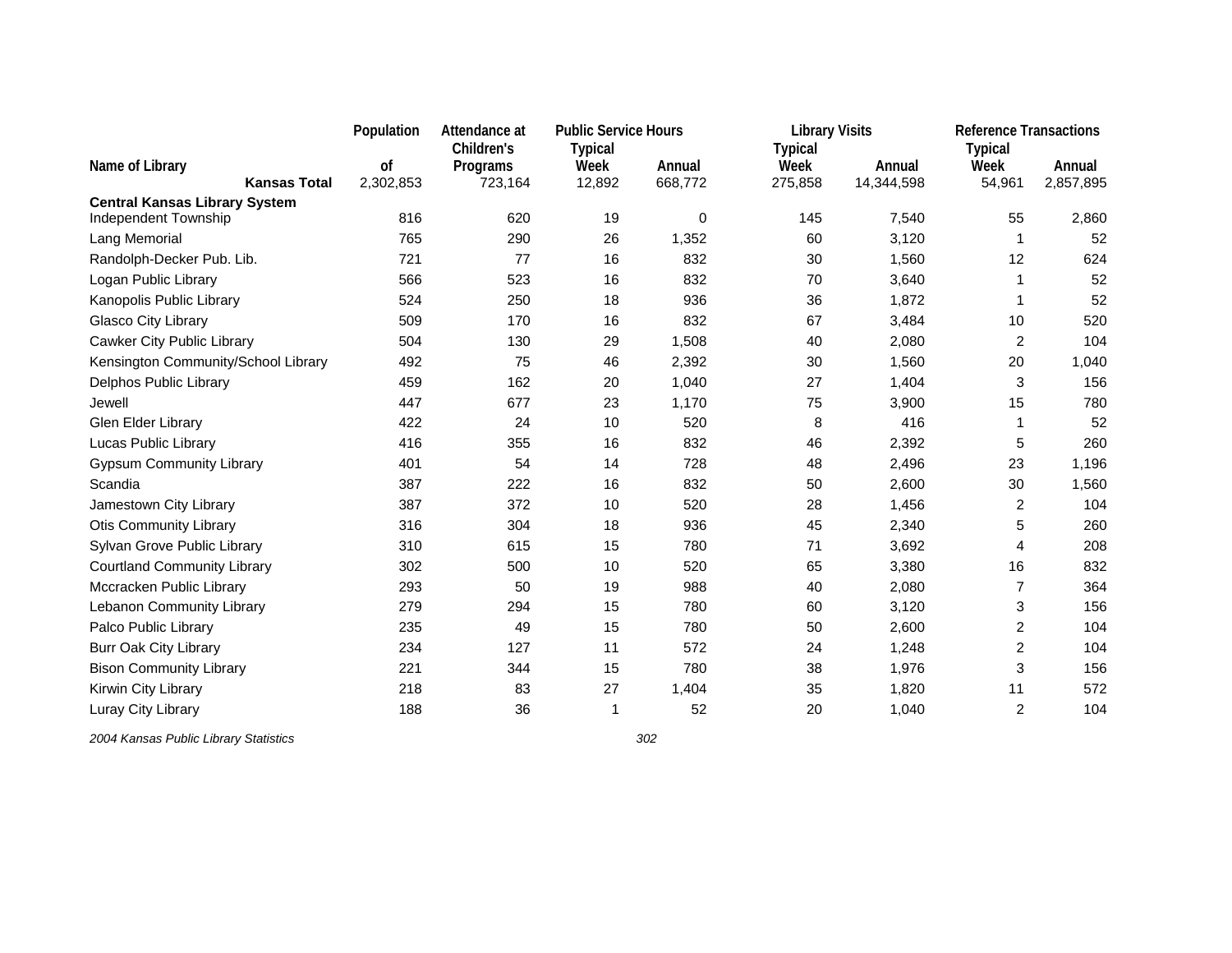|                                                                       | Population<br>Attendance at<br>Children's |                            | <b>Public Service Hours</b><br>Typical |                   | Library Visits<br>Typical |                      | <b>Reference Transactions</b><br>Typical |                     |
|-----------------------------------------------------------------------|-------------------------------------------|----------------------------|----------------------------------------|-------------------|---------------------------|----------------------|------------------------------------------|---------------------|
| Name of Library<br><b>Kansas Total</b>                                | 0f<br>2,302,853                           | <b>Programs</b><br>723,164 | Week<br>12,892                         | Annual<br>668,772 | Week<br>275,858           | Annual<br>14,344,598 | Week<br>54,961                           | Annual<br>2,857,895 |
| <b>Central Kansas Library System</b><br>Long Island Community Library | 148                                       | 288                        | 10                                     | 520               | 18                        | 936                  | 2                                        | 104                 |
| Rae Hobson Memorial Library                                           | 147                                       | 152                        | 10                                     | 520               | 14                        | 728                  | 5                                        | 260                 |
| Sunshine City Library                                                 | 134                                       | 30                         | 10                                     | 520               | 16                        | 832                  | 3                                        | 156                 |
| Gaylord City Library                                                  | 131                                       | 0                          | 6                                      | 312               | 12                        | 624                  |                                          | 52                  |
| Formoso Public Library                                                | 116                                       | 251                        | 10                                     | 520               | 26                        | 1.352                | 8                                        | 416                 |
| Randall Public Library                                                | 77                                        | 65                         | 10                                     | 520               | 22                        | 1.144                | 2                                        | 104                 |
| <b>System Total</b>                                                   | 139.948                                   | 80,858                     | 1.505                                  | 77.194            | 23.428                    | 1,218,256            | 4.594                                    | 238,862             |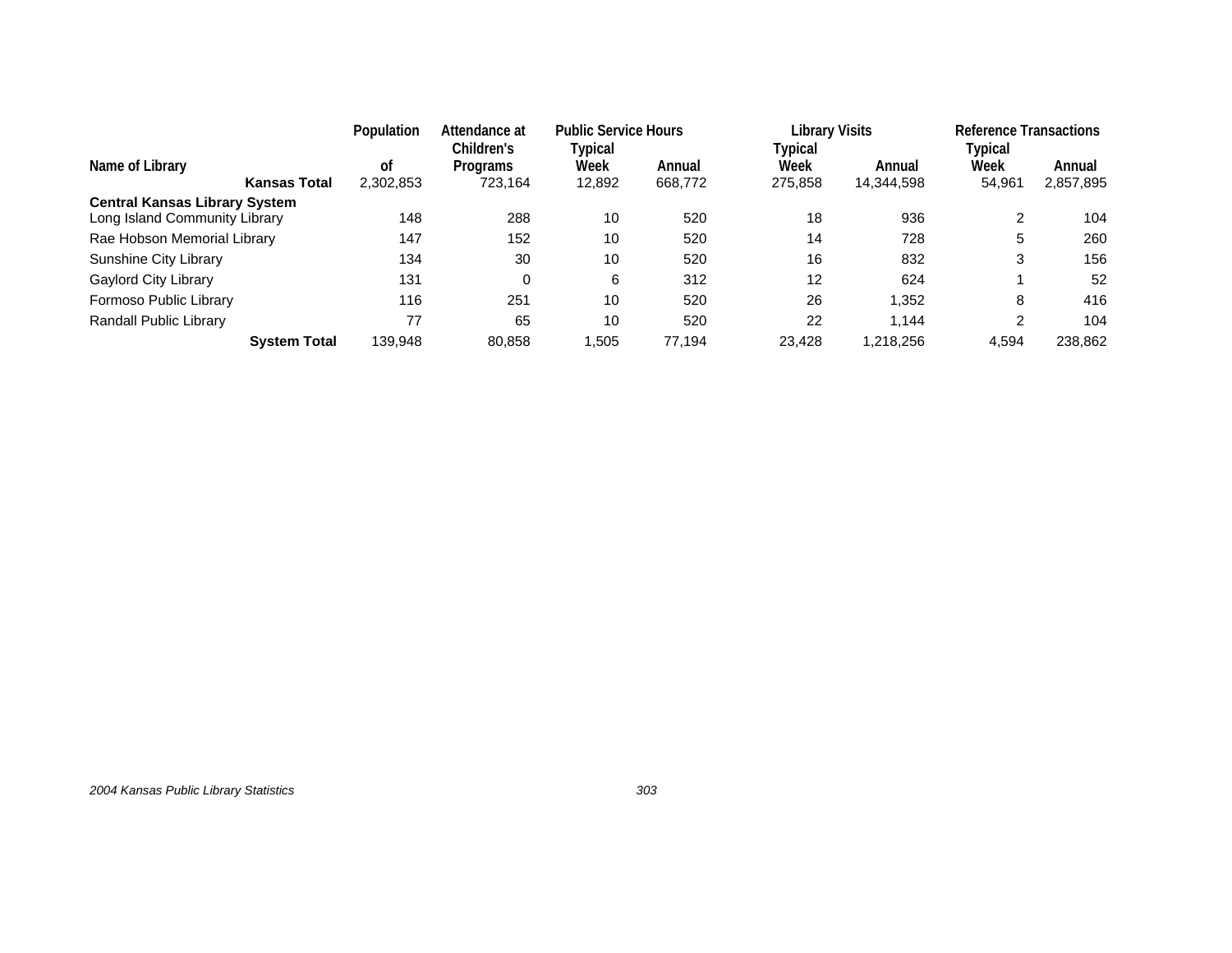|                                                                 | Population | <b>Public Service Hours</b><br>Attendance at |                |         | <b>Library Visits</b> |            | <b>Reference Transactions</b> |           |
|-----------------------------------------------------------------|------------|----------------------------------------------|----------------|---------|-----------------------|------------|-------------------------------|-----------|
|                                                                 |            | Children's                                   | <b>Typical</b> |         | <b>Typical</b>        |            | <b>Typical</b>                |           |
| Name of Library                                                 | οf         | Programs                                     | Week           | Annual  | Week                  | Annual     | Week                          | Annual    |
| <b>Kansas Total</b>                                             | 2,302,853  | 723,164                                      | 12,892         | 668,772 | 275,858               | 14,344,598 | 54,961                        | 2,857,895 |
| North Central Kansas Library System<br>Manhattan Public Library | 44,733     | 8,472                                        | 73             | 3,796   | 8,203                 | 426,556    | 824                           | 42,848    |
| Emporia Public Library                                          | 32,516     | 12,624                                       | 68             | 3,536   | 4,595                 | 238,940    | 700                           | 36,400    |
| Dorothy Bramlage Public Library                                 | 26,313     | 5,735                                        | 69             | 3,588   | 2,461                 | 127,972    | 269                           | 13,988    |
| Pottawatomie Wabaunsee Regional                                 | 21,222     | 9,038                                        | 178            | 9,256   | 572                   | 29,744     | 298                           | 15,496    |
| Library                                                         |            |                                              |                |         |                       |            |                               |           |
| Abilene Public Library                                          | 6,456      | 3,548                                        | 45             | 2,340   | 1,251                 | 65,052     | 135                           | 7,020     |
| Clay Center Carnegie Library                                    | 4,405      | 445                                          | 40             | 2,080   | 315                   | 16,380     | 25                            | 1,300     |
| Wamego Public Library                                           | 4,237      | 1,536                                        | 60             | 3,120   | 800                   | 41,600     | 35                            | 1,820     |
| Marysville Public Library                                       | 3,133      | 1,610                                        | 46             | 2,366   | 837                   | 43,524     | 108                           | 5,616     |
| Hillsboro Public Library                                        | 2,839      | 1,845                                        | 43             | 2,210   | 650                   | 33,800     | 5                             | 260       |
| Herington Public Library                                        | 2,491      | 331                                          | 40             | 2,080   | 175                   | 9,100      | 20                            | 1,040     |
| Council Grove Public Library                                    | 2,275      | 760                                          | 45             | 2,340   | 190                   | 9,880      | 12                            | 624       |
| Marion City Library                                             | 2,058      | 545                                          | 45             | 2,340   | 630                   | 32,760     | 133                           | 6,916     |
| Peabody Township Llibrary                                       | 1,523      | 46                                           | 18             | 936     | 85                    | 4,420      | 12                            | 624       |
| Americus Township Library                                       | 1,518      | 405                                          | 34             | 1,768   | 260                   | 13,520     | 35                            | 1,820     |
| Chapman Public Library                                          | 1,252      | 320                                          | 23             | 1,196   | 125                   | 6,500      | 20                            | 1,040     |
| Cottonwood Falls/Burnley Memorial                               | 1,183      | 117                                          | 16             | 832     | 180                   | 9,360      | 15                            | 780       |
| Washington Library                                              | 1,168      | 68                                           | 40             | 2,080   | 154                   | 8,008      | 8                             | 416       |
| Solomon Public Library                                          | 1,062      | 940                                          | 26             | 1,352   | 108                   | 5,616      | 45                            | 2,340     |
| <b>Blue Rapids Public Library</b>                               | 1,061      | 107                                          | 20             | 1,014   | 65                    | 3,380      | 6                             | 312       |
| Hartford/Elmendaro Township                                     | 954        | 1,188                                        | 21             | 1,092   | 80                    | 4,160      | 30                            | 1,560     |
| <b>Hillcrest Library</b>                                        | 900        | 774                                          | 46             | 2,392   | 250                   | 13,000     | 6                             | 312       |
| Wakefield Public Library                                        | 854        | 256                                          | 25             | 1,300   | 121                   | 6,292      | 8                             | 416       |
| <b>Enterprise Public Library</b>                                | 823        | 28                                           | 20             | 1,040   | 66                    | 3,432      | 15                            | 780       |
| Lyon County Library Dist. #1                                    | 817        | 1,995                                        | 22             | 1,144   | 70                    | 3,640      | 5                             | 260       |
| <b>Frankfort City Library</b>                                   | 817        | 650                                          | 32             | 1,664   | 107                   | 5,564      | 45                            | 2,340     |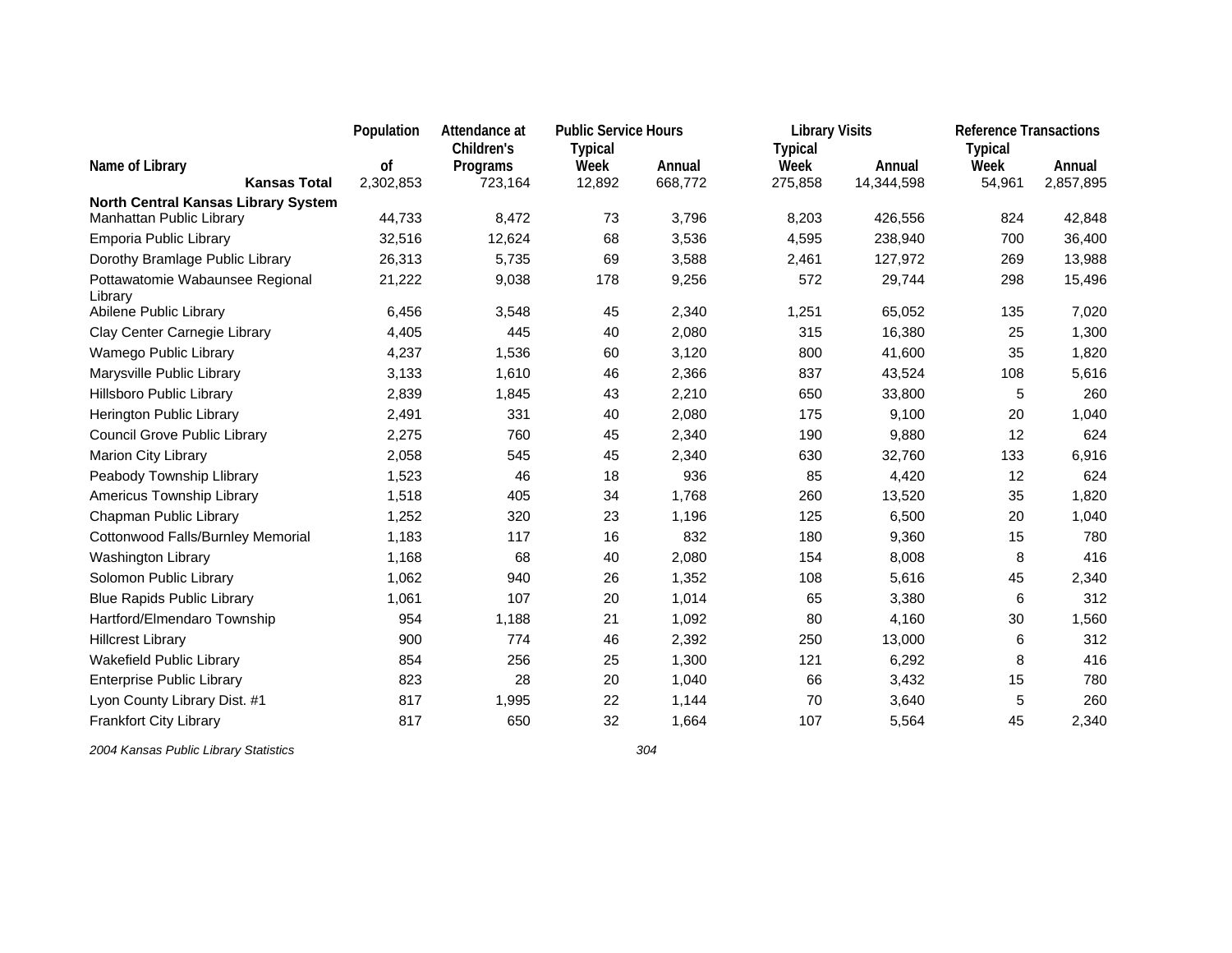|                                                                | Population<br><b>Public Service Hours</b><br>Attendance at<br>Children's<br>Typical |          | <b>Library Visits</b> |         | <b>Reference Transactions</b> |            |                 |           |
|----------------------------------------------------------------|-------------------------------------------------------------------------------------|----------|-----------------------|---------|-------------------------------|------------|-----------------|-----------|
| Name of Library<br><b>Kansas Total</b>                         | οf<br>2,302,853                                                                     | Programs | Week                  | Annual  | Typical<br>Week               | Annual     | Typical<br>Week | Annual    |
|                                                                |                                                                                     | 723,164  | 12,892                | 668,772 | 275,858                       | 14,344,598 | 54,961          | 2,857,895 |
| North Central Kansas Library System<br>Florence Public Library | 667                                                                                 | 261      | 17                    | 884     | 100                           |            | 40              |           |
|                                                                |                                                                                     |          |                       |         |                               | 5,200      |                 | 2,080     |
| Waterville Public Library                                      | 646                                                                                 | 96       | 18                    | 936     | 68                            | 3,536      | 6               | 312       |
| Hanover Public                                                 | 605                                                                                 | 650      | 20                    | 1,040   | 100                           | 5,200      |                 | 52        |
| Goessel Public Library                                         | 557                                                                                 | 511      | 14                    | 728     | 79                            | 4,108      | 10              | 520       |
| <b>Clifton Public Library</b>                                  | 520                                                                                 | 72       | 13                    | 676     | 50                            | 2,600      | 4               | 208       |
| <b>Whitecity Public Library</b>                                | 497                                                                                 | 30       | 24                    | 1,248   | 40                            | 2,080      | 15              | 780       |
| Leonardville City Library                                      | 439                                                                                 | 21       | 10                    | 520     | 23                            | 1,196      | 0               | 0         |
| <b>Axtell Public Library</b>                                   | 433                                                                                 | 47       | 12                    | 624     | 35                            | 1,820      | $\overline{2}$  | 104       |
| <b>Hope Community Library</b>                                  | 367                                                                                 | 180      | 10                    | 520     | 24                            | 1,248      | 4               | 208       |
| Elm Creek Township Library                                     | 364                                                                                 | 33       | 10                    | 520     | 25                            | 1,300      | 0               | 0         |
| Dwight Public Library                                          | 331                                                                                 | 19       | 10                    | 520     | 15                            | 780        | 0               | 0         |
| Agra/F Lee Doctor Library                                      | 290                                                                                 | 22       | 52                    | 2,704   | 50                            | 2,600      | 10              | 520       |
| <b>Burns Public Library</b>                                    | 278                                                                                 | 24       | 12                    | 624     | 54                            | 2,808      | 12              | 624       |
| Summerfield Public Library                                     | 206                                                                                 | 25       | 8                     | 416     | 10                            | 520        | 2               | 104       |
| Vermillion Public Library                                      | 101                                                                                 | 342      | 13                    | 650     | 20                            | 1,040      | 2               | 104       |
| <b>System Total</b>                                            | 172,911                                                                             | 55,716   | 1,338                 | 69,472  | 23,043                        | 1,198,236  | 2,922           | 151,944   |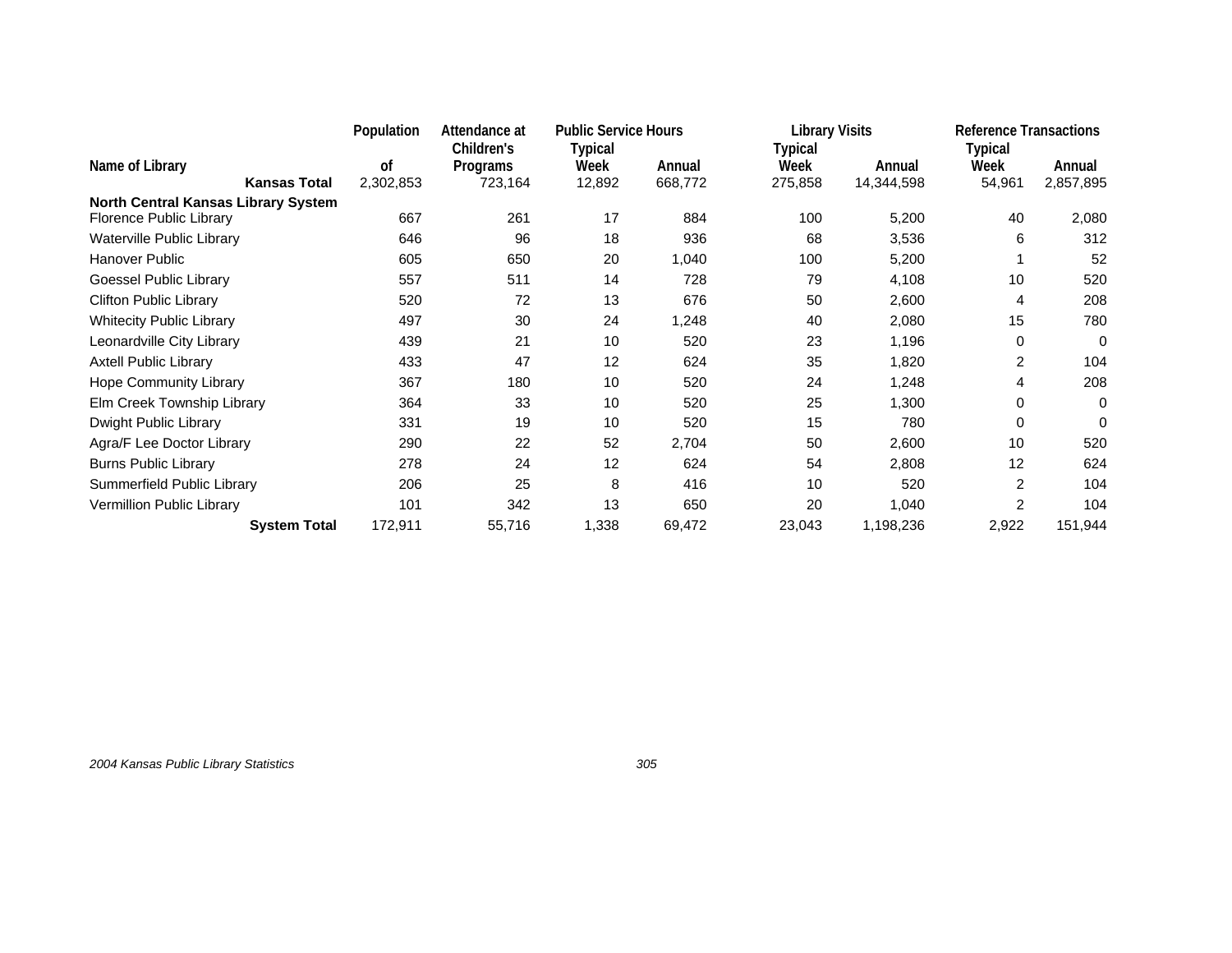|                                                 | Population | Attendance at | <b>Public Service Hours</b> |         | <b>Library Visits</b> |            | <b>Reference Transactions</b> |           |
|-------------------------------------------------|------------|---------------|-----------------------------|---------|-----------------------|------------|-------------------------------|-----------|
|                                                 |            | Children's    | <b>Typical</b>              |         | <b>Typical</b>        |            | <b>Typical</b>                |           |
| Name of Library                                 | оf         | Programs      | Week                        | Annual  | Week                  | Annual     | Week                          | Annual    |
| <b>Kansas Total</b>                             | 2,302,853  | 723,164       | 12,892                      | 668,772 | 275,858               | 14,344,598 | 54,961                        | 2,857,895 |
| <b>Northeast Kansas Library System</b>          |            |               |                             |         |                       |            |                               |           |
| Johnson County Library                          | 381,237    | 80,276        | 737                         | 38,324  | 48,122                | 2,502,344  | 8,801                         | 457,652   |
| Topeka & Shawnee County Public Library          | 167,063    | 45,987        | 178                         | 9,256   | 17,882                | 929,864    | 3,415                         | 177,580   |
| Kansas City, Kansas Public Library              | 150,316    | 19,388        | 237                         | 12,324  | 12,655                | 658,060    | 4,715                         | 245,180   |
| <b>Olathe Public Library</b>                    | 105,274    | 15,185        | 129                         | 6,708   | 10,896                | 566,592    | 4,328                         | 225,056   |
| Lawrence Public Library                         | 82,120     | 40,552        | 73                          | 3,796   | 10,027                | 521,404    | 1,553                         | 80,756    |
| Leavenworth Public Library                      | 35,211     | 6,361         | 68                          | 3,536   | 3,615                 | 187,980    | 561                           | 29,172    |
| Ottawa Library                                  | 12,031     | 9,054         | 63                          | 3,276   | 2,741                 | 142,532    | 1,140                         | 59,280    |
| Atchison Library                                | 10,111     | 14,314        | 64                          | 3,328   | 2,017                 | 104,858    | 101                           | 5,252     |
| Lansing Community Library                       | 10,032     | 4,632         | 47                          | 2,444   | 450                   | 23,400     | 5                             | 260       |
| Library District #1, Miami County               | 8,300      | 6,672         | 58                          | 3,016   | 575                   | 29,900     | 25                            | 1,300     |
| Library District #1, Doniphan County            | 7,692      | 1,841         | 93                          | 4,836   | 431                   | 22,412     | 37                            | 1,924     |
| Basehor Community Library, Dist. #2, Lv.<br>Co. | 6,850      | 9,236         | 56                          | 2,912   | 644                   | 33,488     | 32                            | 1,664     |
| Bonner Springs City Library                     | 6,777      | 4,000         | 64                          | 3,328   | 1,735                 | 90,220     | 554                           | 28,808    |
| Eudora Public Library                           | 6,232      | 835           | 44                          | 2,288   | 450                   | 23,400     | 40                            | 2,080     |
| Paola Free Library                              | 5,065      | 4,473         | 55                          | 2,860   | 550                   | 28,600     | 120                           | 6,240     |
| Osawatomie Public Library                       | 4,595      | 100           | 48                          | 2,496   | 750                   | 39,000     | 25                            | 1,300     |
| <b>Baldwin City Library</b>                     | 3,637      | 1,750         | 43                          | 2,236   | 527                   | 27,404     | 10                            | 520       |
| Beck-Bookman Library                            | 3,341      | 1,665         | 52                          | 2,704   | 475                   | 24,700     | 100                           | 5,200     |
| Hiawatha/Morrill Public Library                 | 3,331      | 2,018         | 61                          | 3,172   | 697                   | 36,244     | 141                           | 7,332     |
| Tonganoxie Public Library                       | 3,317      | 1,864         | 47                          | 2,444   | 604                   | 31,408     | 55                            | 2,860     |
| Osage City Public Library                       | 2,954      | 756           | 51                          | 2,652   | 1,018                 | 52,936     | 157                           | 8,164     |
| Meriden Community Library                       | 2,742      | 817           | 33                          | 1,716   | 162                   | 8,424      | 23                            | 1,196     |
| Linwood Community Library Dist. #1              | 2,734      | 2,839         | 53                          | 2,730   | 401                   | 20,852     | 60                            | 3,120     |
| Mary Cotton Public                              | 2,559      | 1,850         | 50                          | 2,600   | 750                   | 39,000     | 85                            | 4,420     |
| Oskaloosa Public Library                        | 2,182      | 365           | 38                          | 1,976   | 460                   | 23,920     | 100                           | 5,200     |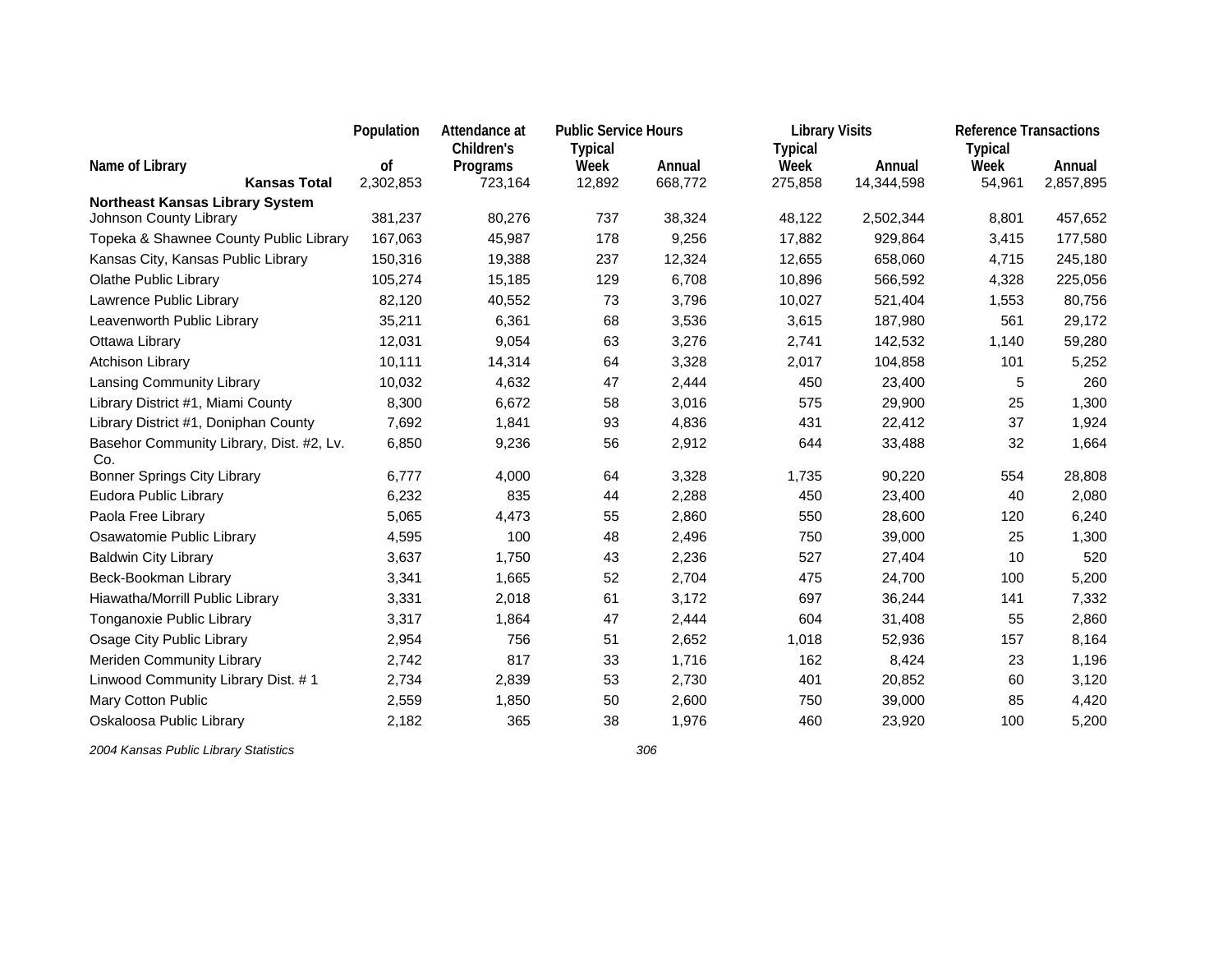|                                        | Population      | Attendance at                     | <b>Public Service Hours</b>      |                   | <b>Library Visits</b>             |                      | <b>Reference Transactions</b> |                     |
|----------------------------------------|-----------------|-----------------------------------|----------------------------------|-------------------|-----------------------------------|----------------------|-------------------------------|---------------------|
| Name of Library<br><b>Kansas Total</b> | οf<br>2,302,853 | Children's<br>Programs<br>723,164 | <b>Typical</b><br>Week<br>12,892 | Annual<br>668,772 | <b>Typical</b><br>Week<br>275,858 | Annual<br>14,344,598 | Typical<br>Week<br>54,961     | Annual<br>2,857,895 |
| <b>Northeast Kansas Library System</b> |                 |                                   |                                  |                   |                                   |                      |                               |                     |
| Seneca Free Library                    | 2,084           | 2,080                             | 51                               | 2,652             | 650                               | 33,800               | 45                            | 2,340               |
| Delaware Township Library              | 2,068           | 135                               | 41                               | 2,132             | 90                                | 4,680                | 65                            | 3,380               |
| Silver Lake Library                    | 1,993           | 653                               | 42                               | 2,184             | 143                               | 7,436                | 7                             | 364                 |
| Horton Public Library                  | 1,883           | 382                               | 33                               | 1,716             | 247                               | 12,844               | 5                             | 260                 |
| Rossville Community Library            | 1,846           | 137                               | 33                               | 1,716             | 246                               | 12,792               | 11                            | 572                 |
| Lyndon Carnegie Library                | 1,628           | 400                               | 42                               | 2,158             | 600                               | 31,200               | 300                           | 15,600              |
| <b>Wellsville City Library</b>         | 1,595           | 1,542                             | 33                               | 1,690             | 350                               | 18,200               | 210                           | 10,920              |
| Carbondale City Library                | 1,439           | 851                               | 20                               | 1,040             | 79                                | 4,108                | 12                            | 624                 |
| Winchester Public Library              | 1,287           | 440                               | 38                               | 1,950             | 150                               | 7,800                | 40                            | 2,080               |
| <b>Burlingame Community Library</b>    | 997             | 174                               | 32                               | 1,664             | 183                               | 9,516                | 70                            | 3,640               |
| Nortonville Public Library             | 971             | 1,452                             | 32                               | 1,664             | 325                               | 16,900               | 60                            | 3,120               |
| Overbrook Public Library               | 960             | 1,244                             | 32                               | 1,664             | 173                               | 8,996                | 41                            | 2,132               |
| Mclouth Public Library                 | 855             | 65                                | 23                               | 1,196             | 45                                | 2,340                | 6                             | 312                 |
| Effingham Community Library            | 585             | 115                               | 18                               | 936               | 35                                | 1,820                | 10                            | 520                 |
| <b>Barnes Reading Room</b>             | 530             | 725                               | 15                               | 780               | 66                                | 3,432                | 2                             | 104                 |
| Richmond Public Library                | 518             | 523                               | 25                               | 1,300             | 120                               | 6,240                | $\overline{7}$                | 364                 |
| Centralia Coim, Munity Library         | 512             | 387                               | 18                               | 936               | 53                                | 2,756                | 8                             | 416                 |
| Wetmore Public Library                 | 357             | 722                               | 16                               | 806               | 45                                | 2,340                | 11                            | 572                 |
| <b>Bern Community Library</b>          | 201             | 417                               | 29                               | 1,508             | 98                                | 5,096                | 23                            | 1,196               |
| Corning City Library                   | 167             | 360                               | 14                               | 728               | 65                                | 3,380                | 20                            | 1,040               |
| <b>System Total</b>                    | 1,048,179       | 289,634                           | 3,029                            | 157,378           | 122,397                           | 6,364,618            | 27,136                        | 1,411,072           |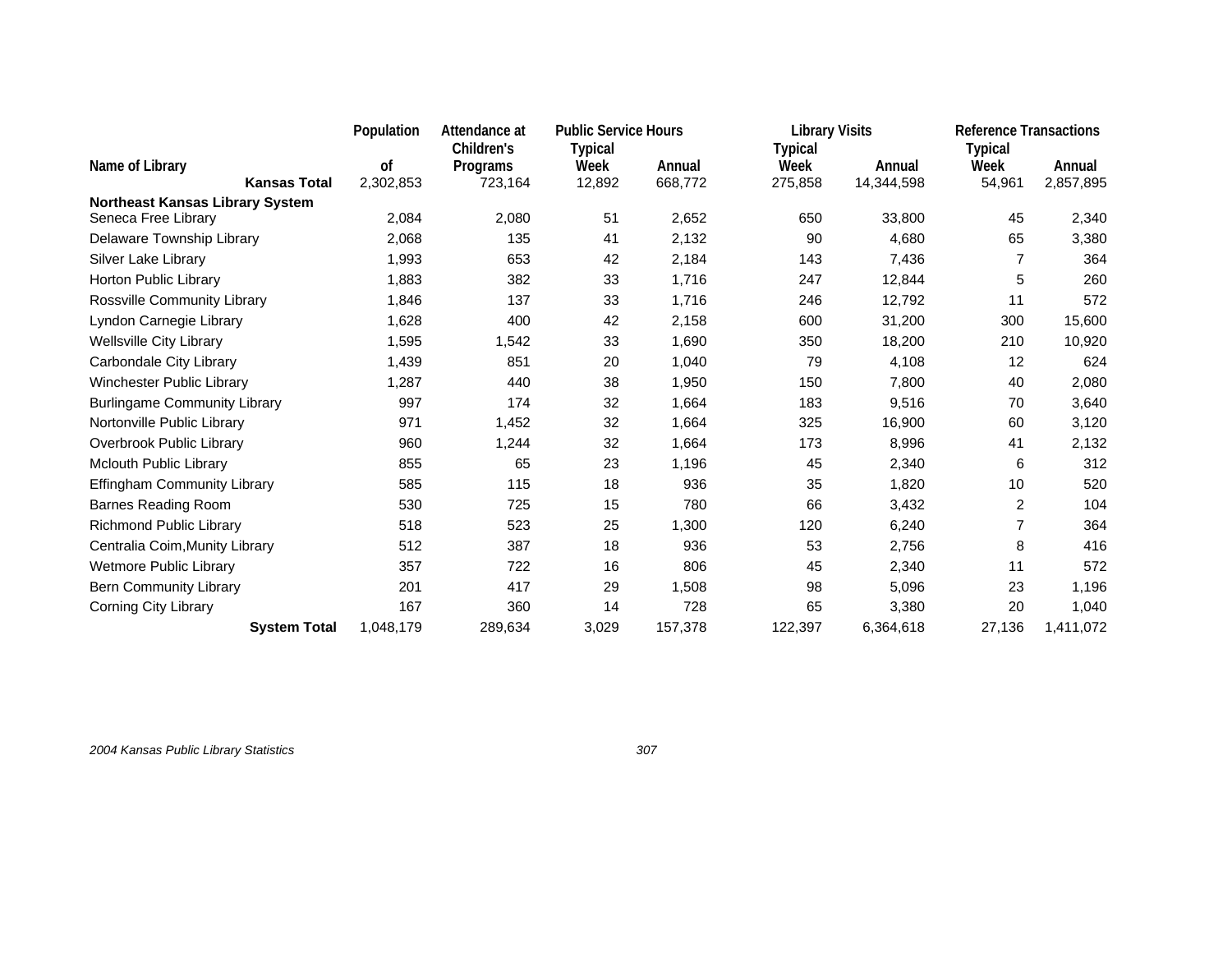|                                                                          | Population | Attendance at | <b>Public Service Hours</b> |         | <b>Library Visits</b> |            | <b>Reference Transactions</b> |           |
|--------------------------------------------------------------------------|------------|---------------|-----------------------------|---------|-----------------------|------------|-------------------------------|-----------|
|                                                                          |            | Children's    | <b>Typical</b>              |         | <b>Typical</b>        |            | <b>Typical</b>                |           |
| Name of Library                                                          | οf         | Programs      | Week                        | Annual  | Week                  | Annual     | Week                          | Annual    |
| <b>Kansas Total</b>                                                      | 2,302,853  | 723,164       | 12,892                      | 668,772 | 275,858               | 14,344,598 | 54,961                        | 2,857,895 |
| <b>Northwest Kansas Library System</b><br>Colby/Pioneer Memorial Library | 5,244      | 3,009         | 62                          | 3,224   | 1,039                 | 54,028     | 104                           | 5,408     |
| Goodland Public Library                                                  | 4,589      | 4,000         | 54                          | 2,808   | 1,080                 | 56,160     | 120                           | 6,240     |
| Norton Public Library                                                    | 2,901      | 2,005         | 52                          | 2,704   | 780                   | 40,560     | 12                            | 624       |
| Atwood Public Library                                                    | 2,843      | 62            | 45                          | 2,314   | 320                   | 16,640     | 12                            | 624       |
| <b>Graham County Public Library</b>                                      | 2,808      | 197           | 48                          | 2,496   | 300                   | 15,600     | 125                           | 6,500     |
| Sheridan County Public Library                                           | 2,662      | 291           | 38                          | 1,976   | 388                   | 20,176     | 83                            | 4,316     |
| Oakley Public Library                                                    | 2,029      | 613           | 46                          | 2,392   | 364                   | 18,928     | 81                            | 4,212     |
| Oberlin City Library                                                     | 1,884      | 250           | 55                          | 2,860   | 600                   | 31,200     | 189                           | 9,828     |
| <b>Wakeeney Public Library</b>                                           | 1,800      | 462           | 26                          | 1,352   | 146                   | 7,592      | 1                             | 52        |
| St. Francis Public Library                                               | 1,390      | 1,121         | 38                          | 1,950   | 257                   | 13,364     | 21                            | 1,092     |
| Jay Johnson Public Library                                               | 901        | 708           | 44                          | 2,288   | 340                   | 17,680     | 11                            | 572       |
| Sharon Springs Public Library                                            | 799        | 29            | 30                          | 1,560   | 28                    | 1,456      | 12                            | 624       |
| Almena City Library                                                      | 460        | 48            | 9                           | 468     | 9                     | 468        | 4                             | 208       |
| <b>Bird City Public Library</b>                                          | 444        | 151           | 19                          | 988     | 100                   | 5,200      | 20                            | 1,040     |
| Grinnell/Moore Family Library                                            | 314        | 22            | 6                           | 312     | 84                    | 4,368      | 3                             | 156       |
| <b>Grainfield City Library</b>                                           | 313        | 189           | 9                           | 468     | 68                    | 3,536      | 16                            | 832       |
| Lenora Public Library                                                    | 300        | 552           | 10                          | 520     | 20                    | 1,040      | 2                             | 104       |
| Selden Public Library                                                    | 190        | 120           | 6                           | 312     | 10                    | 520        | 4                             | 208       |
| Norcatur Public Library                                                  | 161        | 20            | 20                          | 1,040   | 12                    | 624        | 2                             | 104       |
| Jennings City Library                                                    | 135        | 3             | $\overline{7}$              | 364     | 22                    | 1,144      | $\overline{c}$                | 104       |
| Gove City Library                                                        | 99         | 67            | 9                           | 468     | 25                    | 1,300      | 5                             | 260       |
| <b>System Total</b>                                                      | 32,266     | 13,919        | 633                         | 32,864  | 5,992                 | 311,584    | 829                           | 43,108    |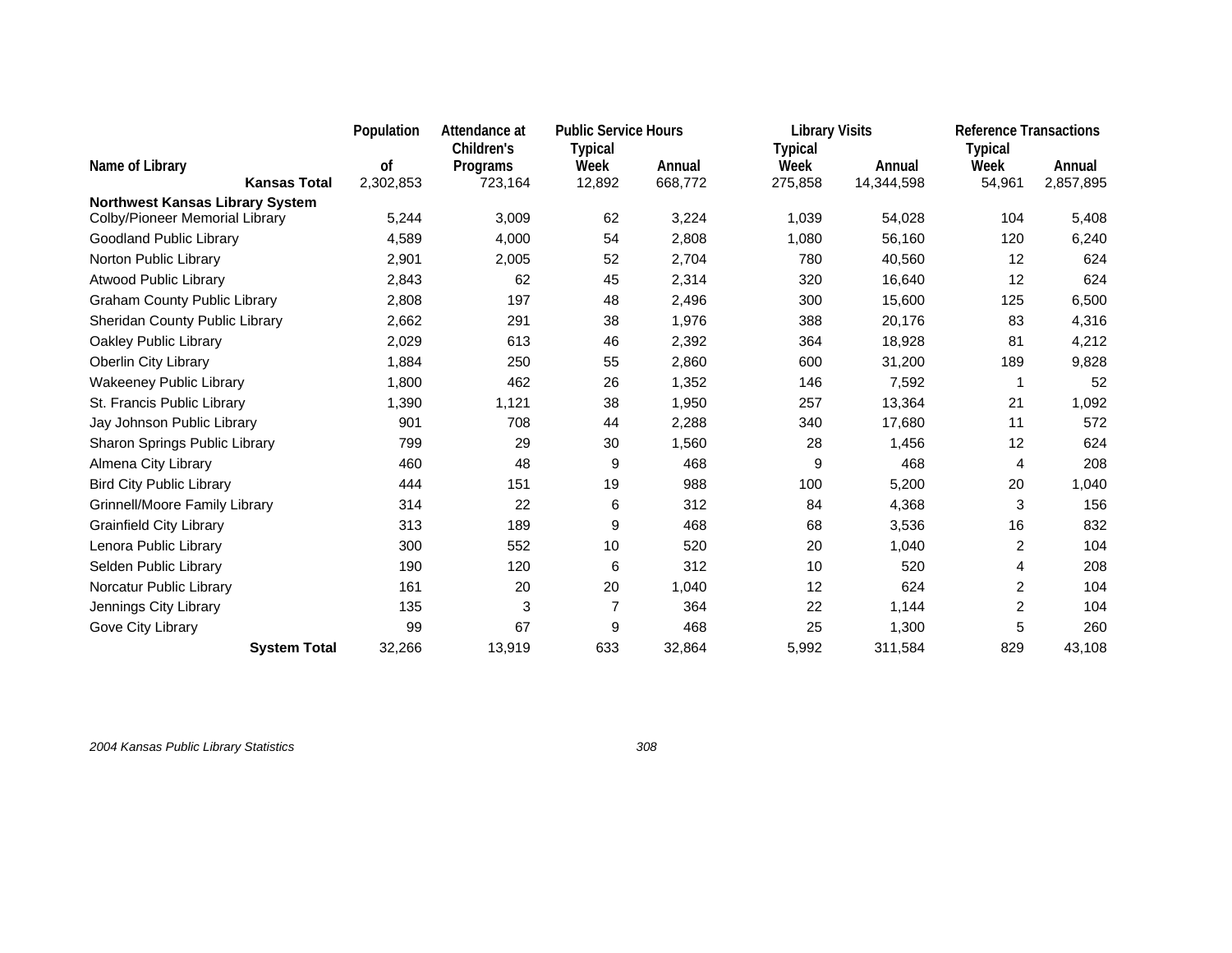|                                                               | Population | Attendance at |                | <b>Public Service Hours</b> |                | <b>Library Visits</b> | <b>Reference Transactions</b> |           |
|---------------------------------------------------------------|------------|---------------|----------------|-----------------------------|----------------|-----------------------|-------------------------------|-----------|
|                                                               |            | Children's    | <b>Typical</b> |                             | <b>Typical</b> |                       | <b>Typical</b>                |           |
| Name of Library                                               | οf         | Programs      | Week           | Annual                      | Week           | Annual                | Week                          | Annual    |
| <b>Kansas Total</b>                                           | 2,302,853  | 723,164       | 12,892         | 668,772                     | 275,858        | 14,344,598            | 54,961                        | 2,857,895 |
| South Central Kansas Library System<br>Wichita Public Library | 354,617    | 57,838        | 476            | 24,726                      | 17,536         | 911,872               | 6,167                         | 320,684   |
| Hutchison Public Library                                      | 40,783     | 9,571         | 73             | 3,796                       | 4,258          |                       | 603                           | 31,356    |
|                                                               |            |               |                |                             |                | 221,416               |                               |           |
| Derby Public Library                                          | 19,200     | 7,621         | 66             | 3,432                       | 3,536          | 183,872               | 624                           | 32,448    |
| Newton Public Library                                         | 17,977     | 10,037        | 66             | 3,432                       | 2,481          | 129,012               |                               | 0         |
| <b>Mcpherson Public Library</b>                               | 13,731     | 5,591         | 66             | 3,432                       | 2,611          | 135,772               | 230                           | 11,960    |
| <b>Bradford Memorial Library</b>                              | 12,686     | 3,883         | 64             | 3,328                       | 1,311          | 68,172                | 276                           | 14,352    |
| Winfield Public Library                                       | 12,016     | 3,733         | 65             | 3,380                       | 1,399          | 72,748                | 51                            | 2,652     |
| Arkansas City Public Library                                  | 11,788     | 3,872         | 62             | 3,224                       | 1,412          | 73,424                | 98                            | 5,096     |
| <b>Haysville Community Library</b>                            | 9,545      | 2,401         | 65             | 3,380                       | 1,200          | 62,400                | 150                           | 7,800     |
| <b>Pratt Public Library</b>                                   | 9,437      | 1,906         | 62             | 3,224                       | 822            | 42,744                | 48                            | 2,496     |
| Augusta Public Library                                        | 8,486      | 3,563         | 61             | 3,146                       | 1,401          | 72,852                | 188                           | 9,776     |
| <b>Wellington Public</b>                                      | 8,299      | 8,063         | 53             | 2,756                       | 550            | 28,600                | 150                           | 7,800     |
| Andover Public Library                                        | 8,222      | 10,283        | 58             | 3,016                       | 1,000          | 52,000                | 178                           | 9,256     |
| Park City Community Public Library                            | 6,877      | 1,730         | 38             | 1,976                       | 250            | 13,000                | 30                            | 1,560     |
| Mulvane Public Library                                        | 5,536      | 1,697         | 43             | 2,236                       | 675            | 35,100                | 57                            | 2,964     |
| Edna Buschow Memorial Library                                 | 5,167      | 2,786         | 48             | 2,496                       | 1,000          | 52,000                | 575                           | 29,900    |
| <b>Hesston Public Library</b>                                 | 3,614      | 1,500         | 52             | 2,704                       | 498            | 25,896                | 50                            | 2,600     |
| Lyons Public Library                                          | 3,565      | 1,228         | 54             | 2,808                       | 401            | 20,852                | $\overline{7}$                | 364       |
| <b>Lindsborg Community Library</b>                            | 3,290      | 539           | 48             | 2,496                       | 520            | 27,040                | 200                           | 10,400    |
| Kingman Carnegie Library                                      | 3,270      | 1,209         | 50             | 2,600                       | 750            | 39,000                | 60                            | 3,120     |
| Kiowa County Library                                          | 3,152      | 1,604         | 84             | 4,368                       | 400            | 20,800                | 30                            | 1,560     |
| <b>Goddard Public Library</b>                                 | 2,932      | 1,084         | 33             | 1,716                       | 219            | 11,388                | 49                            | 2,548     |
| Douglass Public Library                                       | 2,611      | 79            | 40             | 2,080                       | 222            | 11,544                | 34                            | 1,768     |
| <b>Sterling Free Public Library</b>                           | 2,568      | 585           | 38             | 1,976                       | 198            | 10,296                | 120                           | 6,240     |
| Cheney Public Library                                         | 2,492      | 1,667         | 42             | 2,184                       | 326            | 16,952                | 28                            | 1,456     |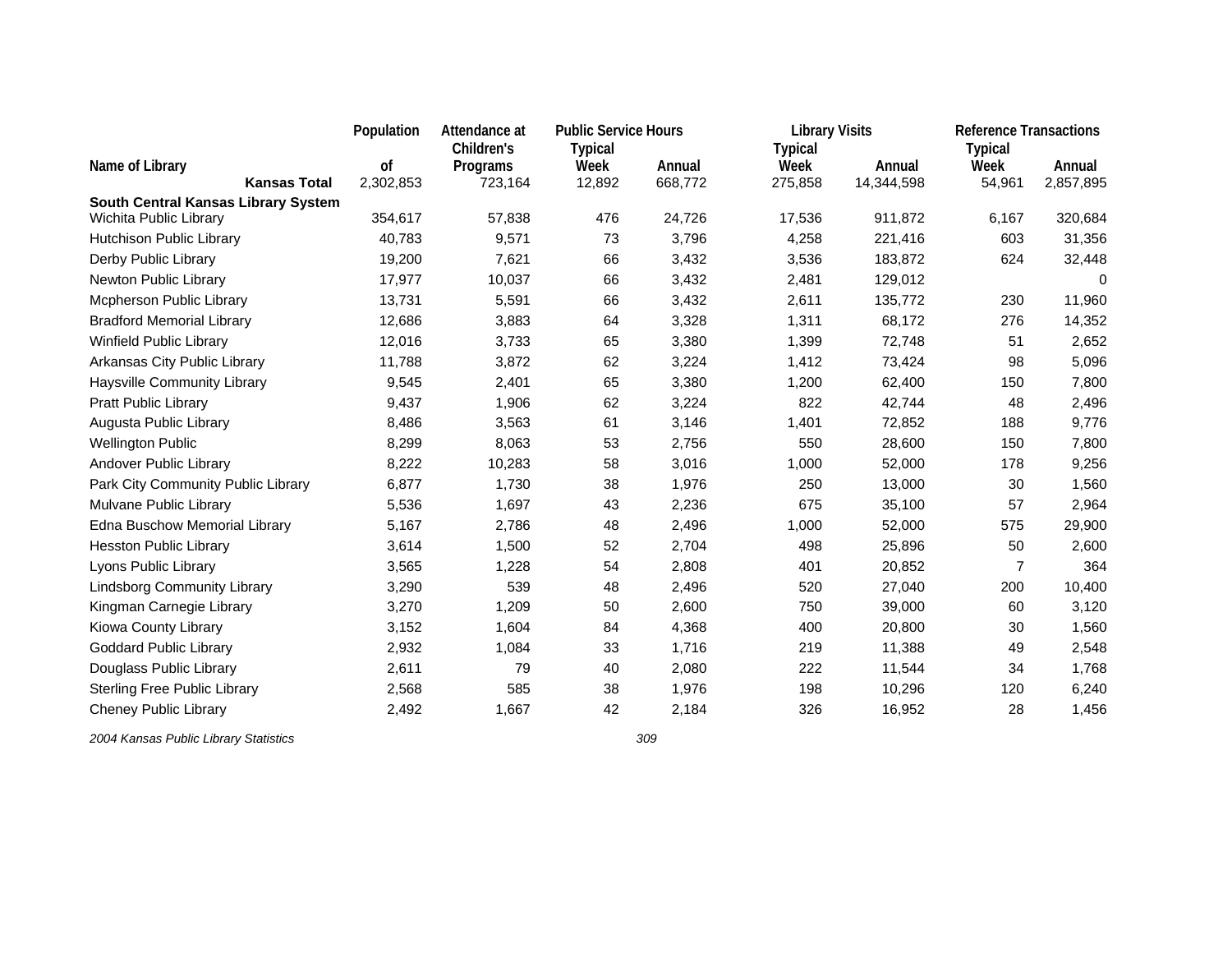|                                     | Population | Attendance at | <b>Public Service Hours</b> |         | <b>Library Visits</b> |            | <b>Reference Transactions</b> |           |
|-------------------------------------|------------|---------------|-----------------------------|---------|-----------------------|------------|-------------------------------|-----------|
|                                     |            | Children's    | <b>Typical</b>              |         | <b>Typical</b>        |            | <b>Typical</b>                |           |
| Name of Library                     | оf         | Programs      | Week                        | Annual  | Week                  | Annual     | Week                          | Annual    |
| <b>Kansas Total</b>                 | 2,302,853  | 723,164       | 12,892                      | 668,772 | 275,858               | 14,344,598 | 54,961                        | 2,857,895 |
| South Central Kansas Library System |            |               |                             |         |                       |            |                               |           |
| Anthony Public Library              | 2,308      | 1,009         | 45                          | 2,340   | 332                   | 17,264     | 27                            | 1,404     |
| <b>Colwich Community Library</b>    | 2,249      | 1,040         | 24                          | 1,248   | 204                   | 10,608     | $\overline{c}$                | 104       |
| <b>Clearwater Public Library</b>    | 2,202      | 1,055         | 36                          | 1,872   | 226                   | 11,752     | 75                            | 3,900     |
| Lincoln Library                     | 2,067      | 897           | 49                          | 2,548   | 271                   | 14,092     | 5                             | 235       |
| <b>Halstead Public Library</b>      | 1,888      | 1,114         | 49                          | 2,548   | 275                   | 14,300     | 30                            | 1,560     |
| <b>Belle Plaine Public Library</b>  | 1,654      | 65            | 29                          | 1,508   | 55                    | 2,860      | 15                            | 780       |
| Moundridge Public Library           | 1,645      | 976           | 38                          | 1,950   | 240                   | 12,480     | 40                            | 2,080     |
| Sedgwick/Lillian Tear               | 1,637      | 506           | 37                          | 1,924   | 214                   | 11,128     | 20                            | 1,040     |
| Harper Public Library               | 1,498      | 531           | 32                          | 1,664   | 249                   | 12,948     | 4                             | 208       |
| <b>Andale District Library</b>      | 1,429      | 1,620         | 13                          | 676     | 50                    | 2,600      | 6                             | 312       |
| Towanda Public Library              | 1,338      | 532           | 23                          | 1,196   | 66                    | 3,440      | 28                            | 1,456     |
| <b>Buhler Public Library</b>        | 1,336      | 394           | 30                          | 1,560   | 240                   | 12,480     | 20                            | 1,040     |
| Conway Springs City Library         | 1,277      | 3,724         | 45                          | 2,340   | 124                   | 6,448      | 15                            | 780       |
| Ida Long Goodman Memorial Library   | 1,249      | 4,781         | 56                          | 2,912   | 825                   | 42,900     | 2,000                         | 104,000   |
| Caldwell Carnegie Library           | 1,224      | 426           | 21                          | 1,092   | 140                   | 7,280      | 23                            | 1,196     |
| Inman Public Library                | 1,194      | 517           | 20                          | 1,040   | 127                   | 6,604      | 12                            | 624       |
| Nickerson Public Library            | 1,183      | 35            | 29                          | 1,508   | 86                    | 4,472      | 8                             | 416       |
| Haven Public Library                | 1,170      | 481           | 29                          | 1,508   | 159                   | 8,268      | 60                            | 3,120     |
| <b>Oxford Public Library</b>        | 1,134      | 60            | 40                          | 2,080   | 113                   | 5,876      | 10                            | 520       |
| Mt. Hope Public Library             | 1,125      | 1,410         | 27                          | 1,404   | 160                   | 8,320      | 110                           | 5,720     |
| Nora E. Larabee Memorial Library    | 1,097      | 0             | 40                          | 2,080   | 400                   | 20,800     | 775                           | 40,300    |
| Canton Township                     | 1,073      | 75            | 10                          | 520     | 30                    | 1,560      | $\mathbf{1}$                  | 52        |
| Kiowa Public Library                | 989        | 236           | 15                          | 780     | 150                   | 7,800      | 25                            | 1,300     |
| Ruth Dole Memorial Library          | 921        | 880           | 19                          | 988     | 45                    | 2,340      | 5                             | 260       |
| Garden Plain Community Library      | 807        | 135           | 12                          | 624     | 120                   | 6,240      | 10                            | 520       |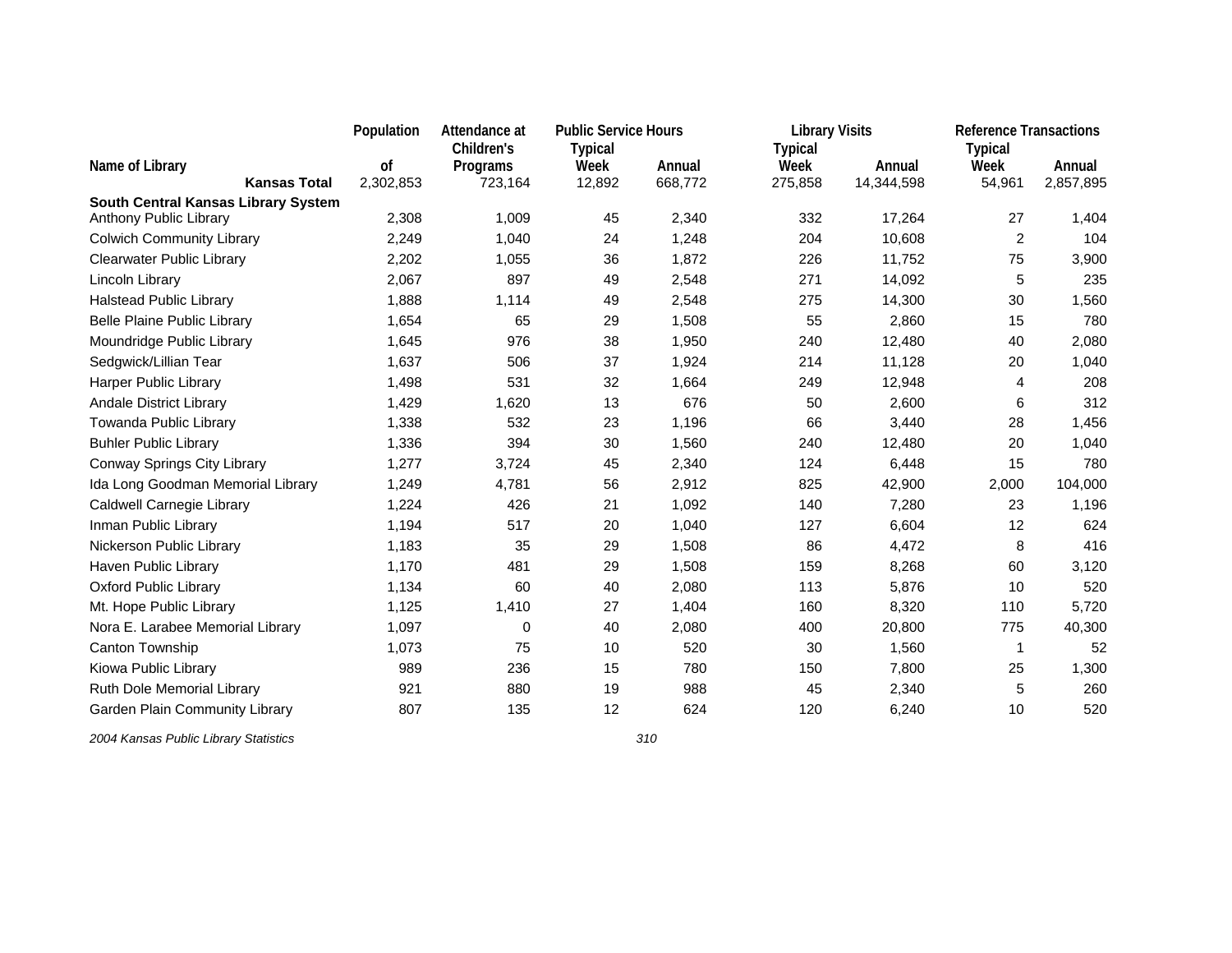|                                                                    | Population | Attendance at | <b>Public Service Hours</b> |         | <b>Library Visits</b> |            | <b>Reference Transactions</b> |             |
|--------------------------------------------------------------------|------------|---------------|-----------------------------|---------|-----------------------|------------|-------------------------------|-------------|
|                                                                    |            | Children's    | <b>Typical</b>              |         | <b>Typical</b>        |            | <b>Typical</b>                |             |
| Name of Library<br><b>Kansas Total</b>                             | οf         | Programs      | Week                        | Annual  | Week                  | Annual     | Week                          | Annual      |
|                                                                    | 2,302,853  | 723,164       | 12,892                      | 668,772 | 275,858               | 14,344,598 | 54,961                        | 2,857,895   |
| South Central Kansas Library System<br><b>Udall Public Library</b> | 789        | 193           | 15                          | 780     | 30                    | 1,560      | 8                             | 416         |
| Marquette Community Library                                        | 750        | 275           | 15                          | 780     | 41                    | 2,132      | 3                             | 156         |
| Little River Community Library                                     | 723        | 155           | 39                          | 2,028   | 114                   | 5,928      | 15                            | 780         |
| Argonia/Dixon Township Library                                     | 712        | 42            | 15                          | 780     | 61                    | 3,172      | 8                             | 416         |
| Potwin Public Library                                              | 651        | 10            | 10                          | 520     | 35                    | 1,820      | 10                            | 520         |
| Leon Public Library                                                | 646        | 82            | 8                           | 416     | 21                    | 1,092      | 0                             | $\Omega$    |
| <b>Whitewater Memorial Library</b>                                 | 636        | 428           | 16                          | 832     | 121                   | 6,292      | 10                            | 520         |
| <b>Attica City Library</b>                                         | 609        | 265           | 19                          | 988     | 60                    | 3,120      |                               | $\mathbf 0$ |
| Pretty Prairie Public Library                                      | 598        | 429           | 38                          | 1,976   | 275                   | 14,300     | 115                           | 5,980       |
| Viola Township                                                     | 590        | 33            | 12                          | 624     | 32                    | 1,664      | 1                             | 52          |
| South Haven Township Library                                       | 576        | 35            | 11                          | 546     | 47                    | 2,444      | 2                             | 104         |
| Norwich Public                                                     | 535        | 101           | 43                          | 2,236   | 151                   | 7,852      | 12                            | 624         |
| Macksville City Library                                            | 498        | 37            | 15                          | 780     | 32                    | 1,664      | 3                             | 156         |
| Cunningham Public Library                                          | 490        | 400           | 20                          | 1,014   | 85                    | 4,420      | 15                            | 780         |
| <b>Arlington City Library</b>                                      | 444        | 220           | 15                          | 780     | 15                    | 780        | 1                             | 52          |
| <b>Turon Community Library</b>                                     | 432        | 225           | 15                          | 780     | 43                    | 2,236      | 3                             | 156         |
| Farmer Township Community Library                                  | 422        | 33            | 9                           | 468     | 25                    | 1,300      | $\overline{c}$                | 104         |
| <b>Walton Community Library</b>                                    | 298        | 10            | 4                           | 208     | 6                     | 312        | 1                             | 52          |
| Sylvia Public Library                                              | 295        | 80            | 10                          | 520     | 25                    | 1,300      | 8                             | 416         |
| Geneseo Public Library                                             | 268        | 35            | 15                          | 780     | 25                    | 1,300      | 5                             | 260         |
| Partridge Public Library                                           | 265        | 382           | 20                          | 1,040   | 45                    | 2,340      | 1                             | 52          |
| Zenda Public Library                                               | 206        | 213           | 10                          | 520     | 30                    | 1,560      | 10                            | 520         |
| <b>Wisner Library</b>                                              | 202        | 175           | 2                           | 104     | 4                     | 208        | 3                             | 156         |
| Hardtner Public Library                                            | 192        | 311           | 11                          | 572     | 96                    | 4,992      | 11                            | 572         |
| <b>System Total</b>                                                | 619,382    | 170.738       | 2,962                       | 153,894 | 51,296                | 2,667,400  | 13,576                        | 705,927     |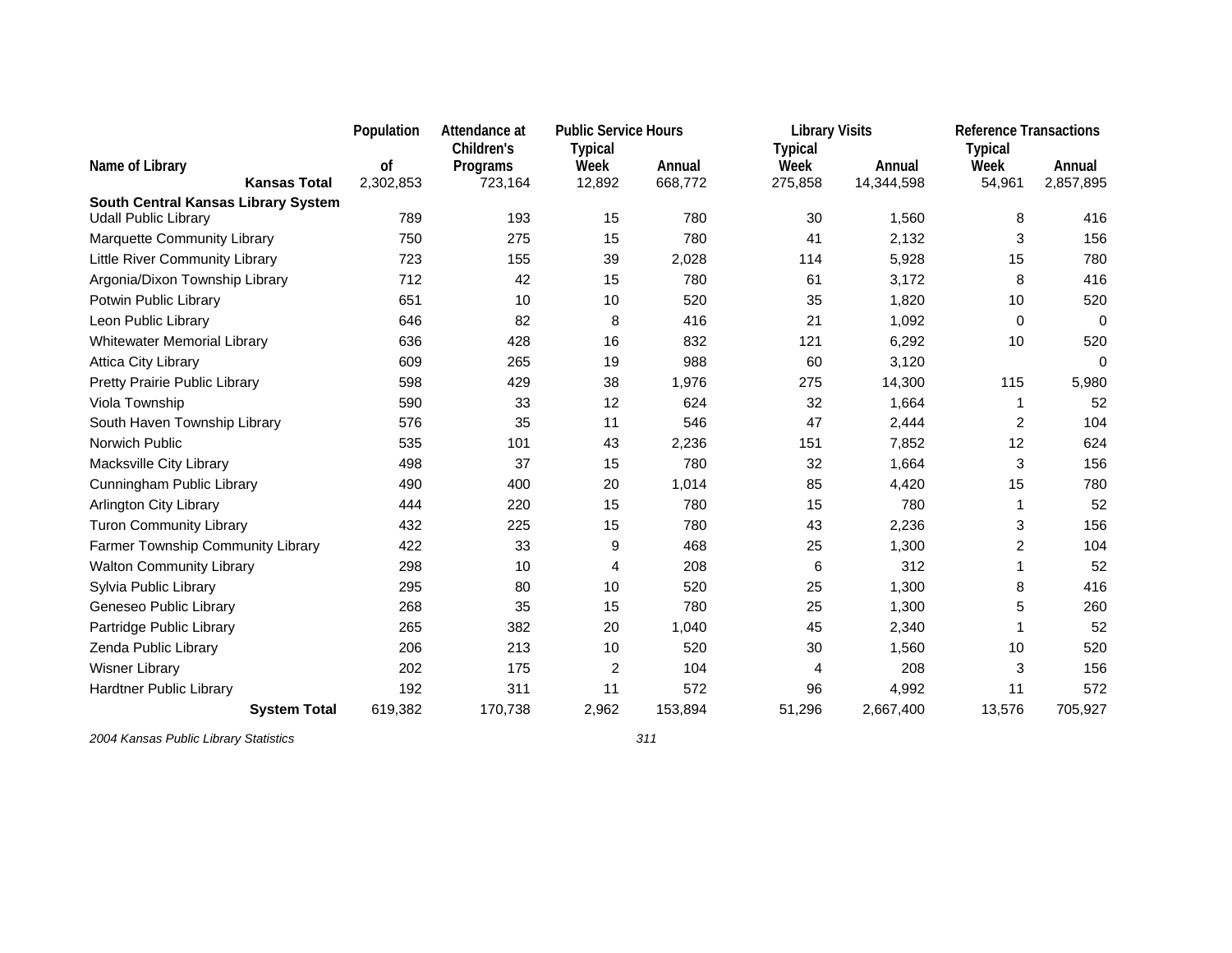|                                        |                     | Population | Attendance at | <b>Public Service Hours</b> |         | <b>Library Visits</b> |            | <b>Reference Transactions</b> |           |
|----------------------------------------|---------------------|------------|---------------|-----------------------------|---------|-----------------------|------------|-------------------------------|-----------|
|                                        |                     |            | Children's    | <b>Typical</b>              |         | <b>Typical</b>        |            | <b>Typical</b>                |           |
| Name of Library                        |                     | οf         | Programs      | Week                        | Annual  | Week                  | Annual     | Week                          | Annual    |
|                                        | <b>Kansas Total</b> | 2,302,853  | 723,164       | 12,892                      | 668,772 | 275,858               | 14,344,598 | 54,961                        | 2,857,895 |
| <b>Southeast Kansas Library System</b> |                     |            |               |                             |         |                       |            |                               |           |
| Pittsburg Public Library               |                     | 19,276     | 6,984         | 60                          | 3,120   | 2,904                 | 151,008    | 282                           | 14,664    |
| Independence Public Library            |                     | 13,540     | 2,441         | 48                          | 2,496   | 684                   | 35,568     | 365                           | 18,980    |
| Parsons Public Library                 |                     | 11,296     | 2,988         | 57                          | 2,964   | 2,358                 | 122,616    | 225                           | 11,700    |
| Coffeyville Public Library             |                     | 10,472     | 2,548         | 59                          | 3,068   | 1,334                 | 69,368     | 60                            | 3,120     |
| Chanute Public Library                 |                     | 9,053      | 2,714         | 62                          | 3,224   | 2,215                 | 115,180    | 76                            | 3,952     |
| <b>Coffey County Library</b>           |                     | 8,815      | 11,409        | 289                         | 15,028  | 5,163                 | 268,476    | 824                           | 42,848    |
| Fort Scott Public Library              |                     | 8,065      | 2,500         | 50                          | 2,600   | 753                   | 39,156     | 150                           | 7,800     |
| Iola Public Library                    |                     | 6,033      | 1,848         | 58                          | 3,016   | 2,595                 | 134,940    | 19                            | 988       |
| Johnston Public Library                |                     | 4,344      | 1,664         | 32                          | 1,664   | 266                   | 13,832     | 57                            | 2,964     |
| <b>Garnett Public Library</b>          |                     | 3,388      | 1,408         | 51                          | 2,652   | 639                   | 33,228     | 12                            | 624       |
| <b>Columbus Public Library</b>         |                     | 3,286      | 1,100         | 38                          | 1,976   | 363                   | 18,876     | 100                           | 5,200     |
| Galena Public Library                  |                     | 3,168      | 500           | 58                          | 3,016   | 180                   | 9,360      | 30                            | 1,560     |
| Eureka Carnegie Library                |                     | 2,816      | 472           | 45                          | 2,340   | 231                   | 12,012     | 35                            | 1,820     |
| Neodesha/W.A. Rankin Memorial          |                     | 2,734      | 402           | 46                          | 2,392   | 2,350                 | 122,200    | 125                           | 6,500     |
| <b>Girard Public</b>                   |                     | 2,734      | 1,498         | 46                          | 2,392   | 1,216                 | 63,232     | 15                            | 780       |
| Fredonia Public Library                |                     | 2,520      | 213           | 50                          | 2,600   | 1,200                 | 62,400     | 40                            | 2,080     |
| Cherryvale Public Library              |                     | 2,292      | 155           | 28                          | 1,456   | 128                   | 6,656      | 20                            | 1,040     |
| Caney City Library                     |                     | 2,004      | 130           | 32                          | 1,664   | 273                   | 14,196     | 25                            | 1,300     |
| Oswego Public                          |                     | 1,989      | 143           | 27                          | 1,404   | 220                   | 11,440     | 10                            | 520       |
| Linn County Library District #1        |                     | 1,974      | 26            | 40                          | 2,080   | 87                    | 4,524      | 20                            | 1,040     |
| Humboldt Public                        |                     | 1,926      | 629           | 49                          | 2,548   | 319                   | 16,588     | 190                           | 9,880     |
| Linn County Library Dist #2            |                     | 1,718      | 948           | 48                          | 2,496   | 771                   | 40,092     | 95                            | 4,940     |
| Yates Center Public Library            |                     | 1,520      | 115           | 42                          | 2,184   | 450                   | 23,400     | 150                           | 7,800     |
| Arma City Library                      |                     | 1,508      | 376           | 30                          | 1,560   | 175                   | 9,100      | 110                           | 5,720     |
| Mound City/Linn County Dist. #4        |                     | 1,443      | 561           | 42                          | 2,158   | 406                   | 21,112     | 40                            | 2,080     |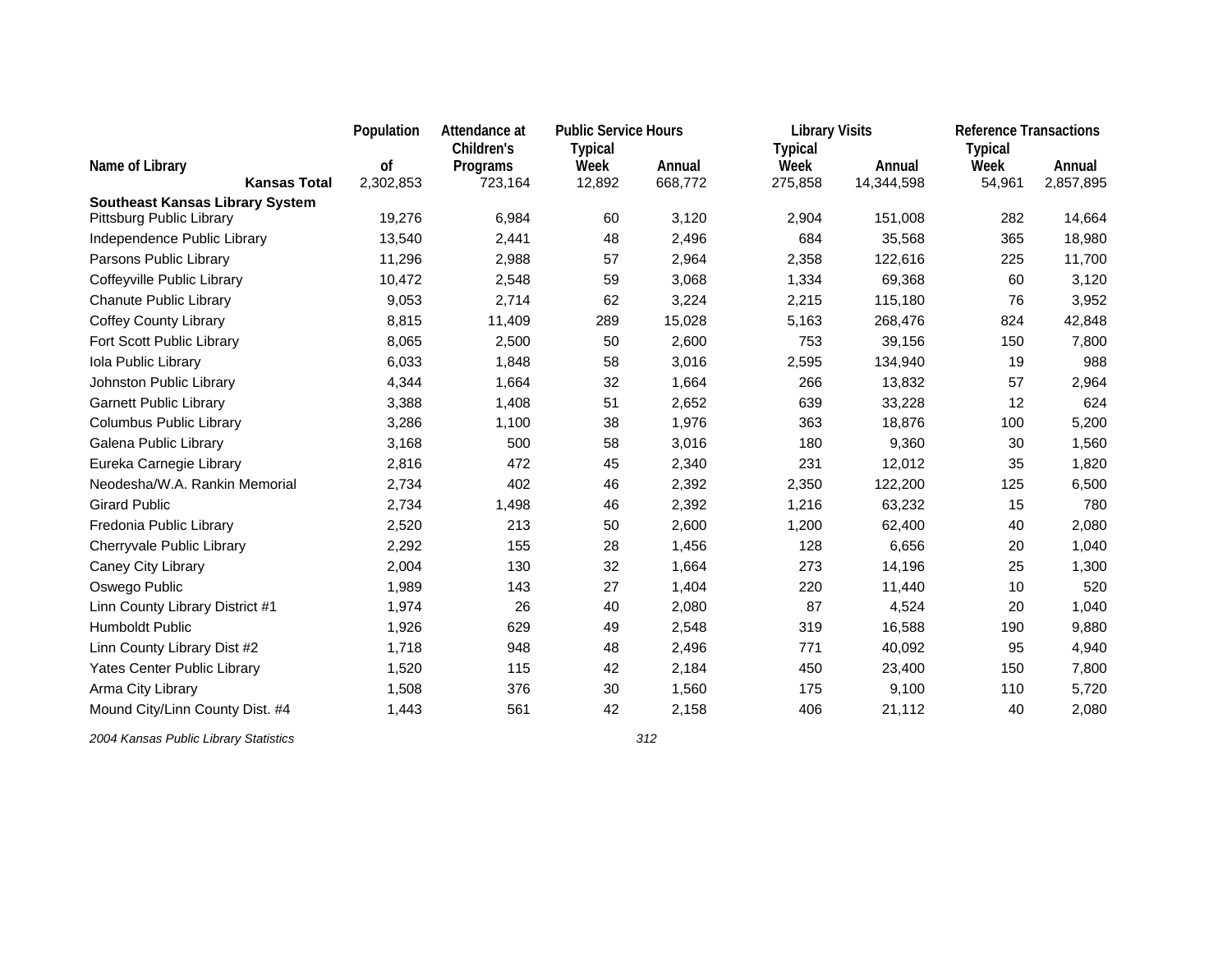|                                                                      | Population | Attendance at | <b>Public Service Hours</b> |         | <b>Library Visits</b> |            | <b>Reference Transactions</b> |           |
|----------------------------------------------------------------------|------------|---------------|-----------------------------|---------|-----------------------|------------|-------------------------------|-----------|
|                                                                      |            | Children's    | <b>Typical</b>              |         | <b>Typical</b>        |            | <b>Typical</b>                |           |
| Name of Library                                                      | of         | Programs      | Week                        | Annual  | Week                  | Annual     | Week                          | Annual    |
| <b>Kansas Total</b>                                                  | 2,302,853  | 723,164       | 12,892                      | 668,772 | 275,858               | 14,344,598 | 54,961                        | 2,857,895 |
| <b>Southeast Kansas Library System</b><br>Pleasanton Lincoln Library | 1,381      | 1,125         | 40                          | 2,080   | 415                   | 21,580     | 28                            | 1,456     |
| Sedan Public Library                                                 | 1,288      | 210           | 31                          | 1,612   | 196                   | 10,192     | 14                            | 728       |
| Chetopa City Library                                                 | 1,238      | 65            | 20                          | 1,040   | 150                   | 7,800      | 18                            | 936       |
| Erie City Public Library                                             | 1,178      | 690           | 42                          | 2,184   | 324                   | 16,848     | 200                           | 10,400    |
| <b>Altamont Public Library</b>                                       | 1,068      | 81            | 24                          | 1,248   | 98                    | 5,096      | 8                             | 416       |
| <b>Graves Memorial Library</b>                                       | 933        | 180           | 28                          | 1,456   | 75                    | 3,900      | 45                            | 2,340     |
| Madison Public Library                                               | 822        | 136           | 23                          | 1,170   | 99                    | 5,148      | -1                            | 26        |
| <b>Howard City Library</b>                                           | 786        | 0             | 9                           | 468     | 63                    | 3,276      | 9                             | 468       |
| Weir Public Library                                                  | 768        | 1,668         | 26                          | 1,352   | 256                   | 13,312     | 10                            | 520       |
| Cedar Vale Memorial Library                                          | 689        | 44            | 18                          | 936     | 47                    | 2,444      | 4                             | 208       |
| Moran Public Library                                                 | 550        | 20            | 15                          | 780     | 30                    | 1,560      | 5                             | 260       |
| Linn County Library Dist. #3                                         | 507        | 27            | 15                          | 780     | 95                    | 4,940      | 35                            | 1,820     |
| Thayer Friday Reading Club City Library                              | 499        | 0             | 18                          | 936     | 45                    | 2,340      | 4                             | 208       |
| Altoona Public Library                                               | 483        | 26            | 15                          | 780     | 25                    | 1,300      | 5                             | 260       |
| Moline Public Library                                                | 443        | 20            | 13                          | 676     | 28                    | 1,456      | 8                             | 416       |
| Mccune City Library                                                  | 426        | 85            | 14                          | 728     | 25                    | 1,300      | 1                             | 52        |
| Edna Public Library                                                  | 420        | 12            | 17                          | 884     | 20                    | 1,040      | 10                            | 520       |
| Mound Valley Library                                                 | 414        | 10            | 13                          | 676     | 10                    | 520        | $\mathbf{1}$                  | 52        |
| Colony City Library                                                  | 395        | 17            | 35                          | 1,820   | 50                    | 2,600      | 2                             | 104       |
| Longton Public Library                                               | 382        | 20            | 20                          | 1,040   | 42                    | 2,184      | 0                             | $\Omega$  |
| <b>Bronson Public Library</b>                                        | 341        | 72            | 22                          | 1,144   | 50                    | 2,600      | 8                             | 416       |
| Hamilton City Library                                                | 328        | 175           | 20                          | 1,040   | 40                    | 2,080      | 12                            | 624       |
| <b>Toronto Public Library</b>                                        | 296        | 113           | 21                          | 1,066   | 35                    | 1,820      | 9                             | 468       |
| Prescott City Library                                                | 281        | 0             | 10                          | 520     | 12                    | 624        | 2                             | 104       |
| Grenola Public                                                       | 224        | 20            | 17                          | 884     | 32                    | 1.664      | 1                             | 52        |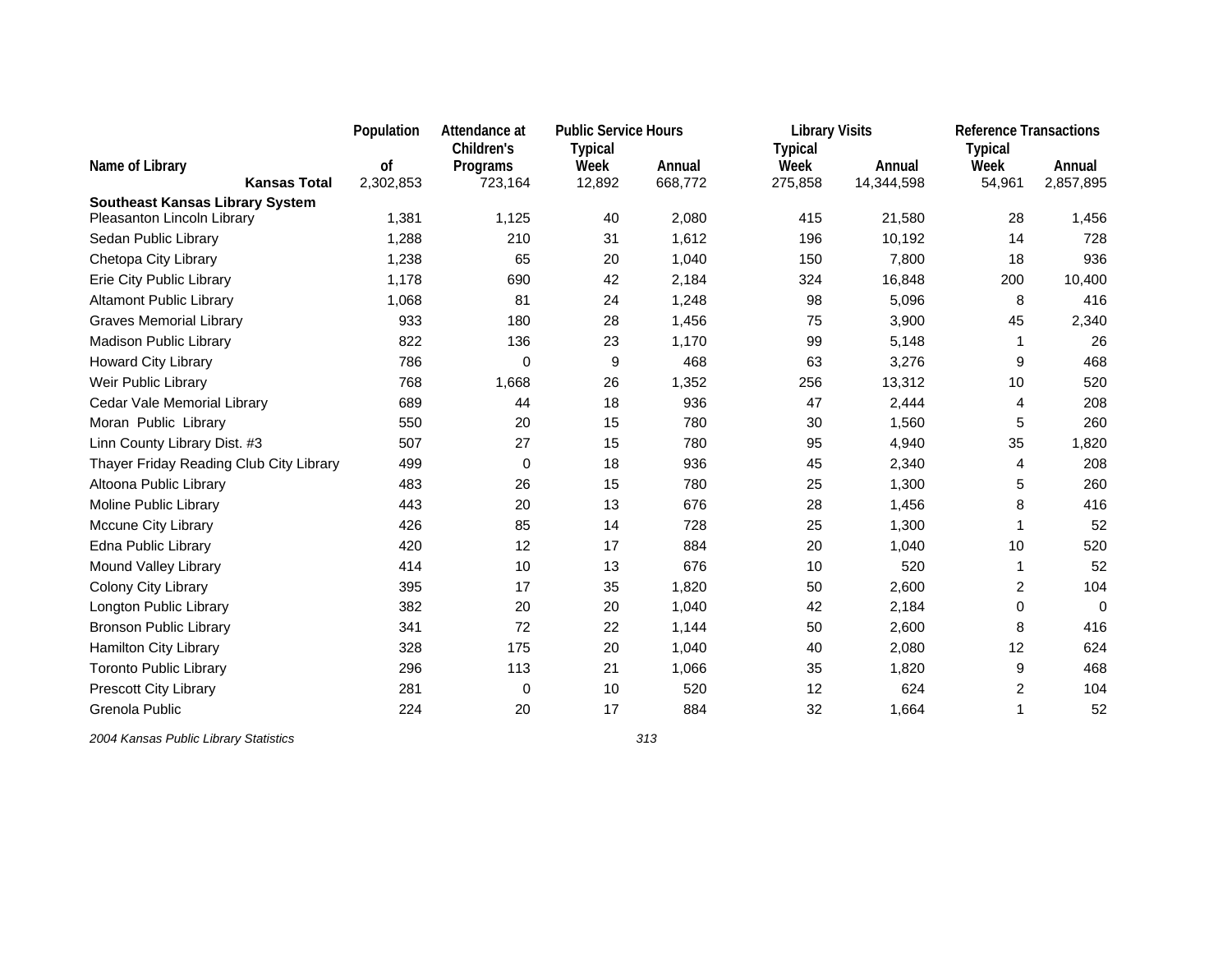|                                        | Population | Attendance at<br>Children's | <b>Public Service Hours</b><br>Typical |         | <b>Library Visits</b><br>Typical |            | <b>Reference Transactions</b><br>Typical |           |
|----------------------------------------|------------|-----------------------------|----------------------------------------|---------|----------------------------------|------------|------------------------------------------|-----------|
| Name of Library                        | οt         | Programs                    | Week                                   | Annual  | Week                             | Annual     | Week                                     | Annual    |
| <b>Kansas Total</b>                    | 2,302,853  | 723,164                     | 12,892                                 | 668,772 | 275,858                          | 14,344,598 | 54,961                                   | 2,857,895 |
| <b>Southeast Kansas Library System</b> |            |                             |                                        |         |                                  |            |                                          |           |
| <b>Walnut Public Library</b>           | 221        | 10                          | 10                                     | 520     | 10                               | 520        |                                          | 52        |
| <b>Hepler City Library</b>             | 153        | 21                          | 10                                     | 520     | 18                               | 936        | 8                                        | 416       |
| Fall River Public Library              | 153        | 0                           | 8                                      | 416     |                                  | 468        |                                          | 52        |
| Savonburg Public Library               | 91         | 65                          | 12                                     | 624     | 56                               | 2.912      |                                          | 52        |
| Havana Library                         | 86         | 0                           | 10                                     | 520     |                                  | 260        |                                          | 52        |
| <b>System Total</b>                    | 144.758    | 48.684                      | .963                                   | 101,998 | 29.640                           | 1.541.280  | 3.527                                    | 183.378   |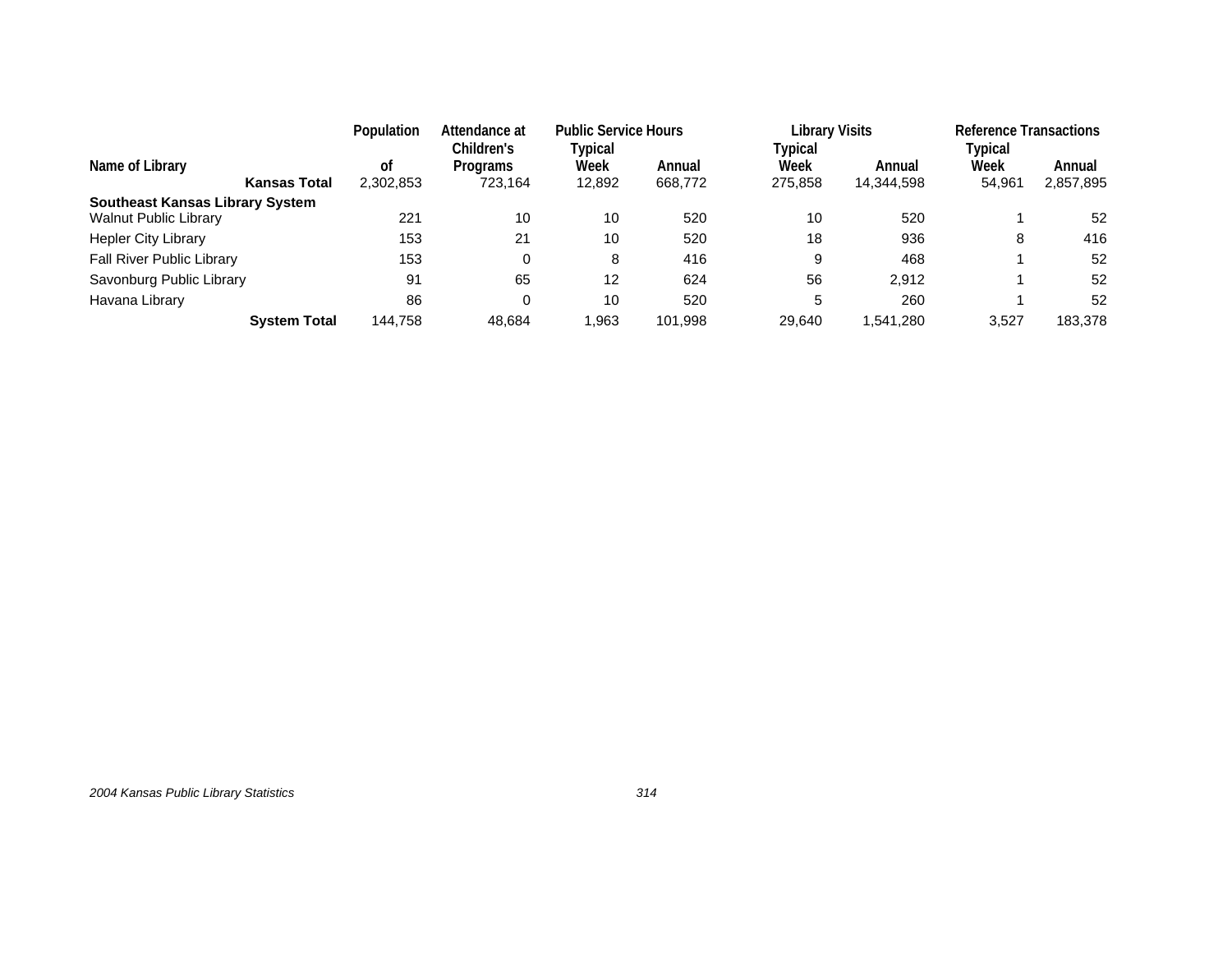|                                        | Population | Attendance at | <b>Public Service Hours</b> |         | <b>Library Visits</b> |            | <b>Reference Transactions</b> |           |
|----------------------------------------|------------|---------------|-----------------------------|---------|-----------------------|------------|-------------------------------|-----------|
|                                        |            | Children's    | <b>Typical</b>              |         | <b>Typical</b>        |            | <b>Typical</b>                |           |
| Name of Library                        | οf         | Programs      | Week                        | Annual  | Week                  | Annual     | Week                          | Annual    |
| <b>Kansas Total</b>                    | 2,302,853  | 723,164       | 12,892                      | 668,772 | 275,858               | 14,344,598 | 54,961                        | 2,857,895 |
| <b>Southwest Kansas Library System</b> |            |               |                             |         |                       |            |                               |           |
| <b>Finney County Public Library</b>    | 39,176     | 13,471        | 71                          | 3,692   | 4,396                 | 228,592    | 400                           | 20,800    |
| Dodge City Public Library              | 25,568     | 10,975        | 64                          | 3,328   | 3,646                 | 189,592    | 56                            | 2,912     |
| Liberal Memorial Library               | 20,067     | 8,407         | 64                          | 3,328   | 2,286                 | 118,872    | 50                            | 2,600     |
| <b>Grant County Library</b>            | 7,745      | 2,815         | 65                          | 3,380   | 1,064                 | 55,328     | 122                           | 6,344     |
| <b>Stevens County Library</b>          | 5,389      | 2,815         | 60                          | 3,120   | 1,471                 | 76,492     | 132                           | 6,864     |
| <b>Scott County Library</b>            | 4,806      | 1,385         | 50                          | 2,600   | 412                   | 21,424     | 276                           | 14,352    |
| Kearny County Library                  | 4,591      | 1,064         | 48                          | 2,496   | 726                   | 37,752     | 347                           | 18,044    |
| Elkhart/Morton County Library          | 3,317      | 2,055         | 105                         | 5,460   | 1,125                 | 58,500     | 115                           | 5,980     |
| Haskell Township Library               | 3,049      | 265           | 41                          | 2,132   | 140                   | 7,280      | 17                            | 884       |
| Hamilton County Public Library         | 2,666      | 1,360         | 51                          | 2,652   | 400                   | 20,800     | 125                           | 6,500     |
| Wichita County Library                 | 2,447      | 697           | 43                          | 2,236   | 220                   | 11,440     | 30                            | 1,560     |
| <b>Stanton County Public Library</b>   | 2,404      | 750           | 49                          | 2,548   | 372                   | 19,344     | 45                            | 2,340     |
| <b>Cimarron City Library</b>           | 2,036      | 1,806         | 69                          | 3,588   | 520                   | 27,040     | 25                            | 1,300     |
| Dighton/Lane County Library            | 1,946      | 428           | 54                          | 2,808   | 325                   | 16,900     | 12                            | 624       |
| Dudley Township Library                | 1,775      | 0             | 10                          | 520     | 10                    | 520        | $\mathbf{1}$                  | 52        |
| Meade Public Library                   | 1,658      | 1,562         | 40                          | 2,080   | 362                   | 18,824     | 38                            | 1,976     |
| Montezuma Township Library             | 1,645      | 280           | 40                          | 2,080   | 165                   | 8,580      | 15                            | 780       |
| Kinsley                                | 1,551      | 2,746         | 44                          | 2,288   | 388                   | 20,176     | 86                            | 4,472     |
| <b>Greeley County Public Library</b>   | 1,420      | 595           | 33                          | 1,690   | 65                    | 3,380      | 25                            | 1,300     |
| Ness City Public Library               | 1,403      | 1,186         | 37                          | 1,898   | 186                   | 9,672      | 68                            | 3,536     |
| Coldwater-Wilmore Regional Library     | 1,200      | 52            | 49                          | 2,548   | 114                   | 5,928      | 34                            | 1,768     |
| Spearville Township Library            | 1,191      | 591           | 30                          | 1,560   | 156                   | 8,112      | 17                            | 884       |
| <b>Plains Community Library</b>        | 1,180      | 4,796         | 35                          | 1,820   | 280                   | 14,560     | 120                           | 6,240     |
| Ashland Library                        | 951        | 167           | 31                          | 1,612   | 152                   | 7,904      | 16                            | 832       |
| Jetmore Public Library                 | 933        | 210           | 28                          | 1,456   | 124                   | 6,448      | 13                            | 676       |